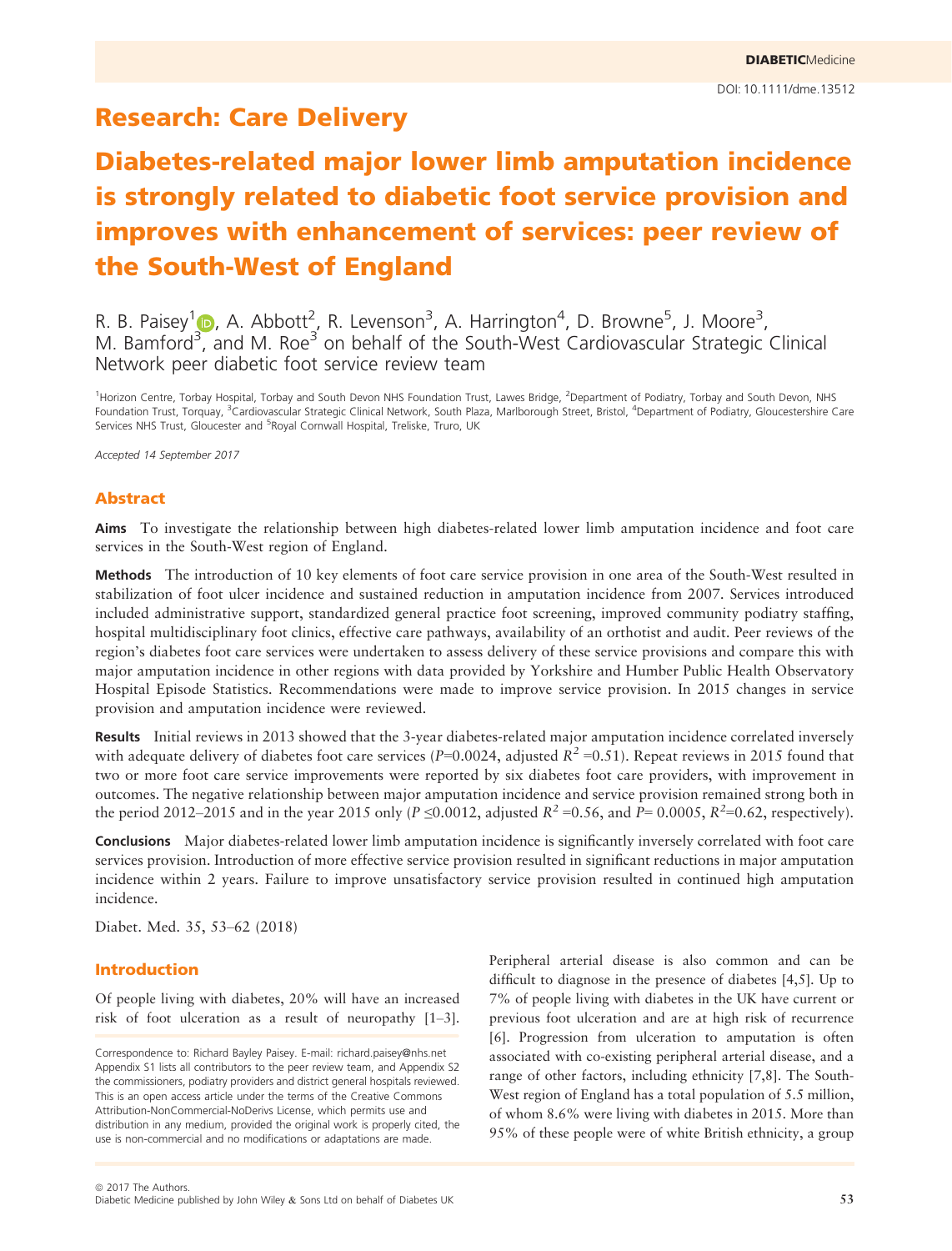#### What's new?

- The 10-year incidence and prevalence of diabetic foot ulcer and amputation incidence were recorded and compared with service provision in one Clinical Commissioning Group [the National Health Service (NHS) funding body for hospital and community services in each area of the UK].
- Evaluation of the effective delivery of 10 key diabetes foot care service provisions was undertaken in 14 service providers in one NHS region.
- There was a strong negative relationship between provision of 10 key services for diabetes foot care and major diabetes-related lower limb amputation rates.
- Improvement in diabetes foot care services resulted in a reduction in major amputation incidence within 2 years.
- The acceptability and effectiveness of peer review in evaluating diabetes foot care services were demonstrated across a whole region of England.

at high risk of diabetes-related amputation. Diabetes-related major and total lower limb amputation incidence has historically been very high across most of the South-West region; however, incidence rates in different parts of the South-West region vary from 0.5 to 2.5 per 1000 persons living with diabetes per annum [Health Episode Statistics (HES)] [9]. This suggests that differences in care between areas may affect outcomes. The range of factors which may influence diabetes foot care outcomes in the UK have been well summarized [10]. Delays in referral of serious foot problems are of particular concern. In the UK, National Health Service (NHS) annual review in general practice offers the best opportunity to provide consistent regular foot examination and education to all people living with diabetes. It is crucial for achievement of success that practice nurses are themselves educated to perform foot examination correctly and to provide appropriate advice. Referral of those at high risk to an adequately staffed podiatry service and, if necessary, prompt review in secondary care, including vascular surgery, is essential [11,12].

A sustained reduction in diabetes-related lower limb amputation was observed after the institution of job-planned multidisciplinary secondary care diabetic foot clinics [13– 15], while an earlier report showed a continued high amputation incidence over a decade where no restructuring of services was undertaken [16]. Diabetes foot care services in England are commissioned by Clinical Commissioning Groups (CCGs). CCGs are clinically led statutory NHS bodies which are responsible for the planning and commissioning of healthcare services for their local area; however, as this process is not standardized, there can be wide variation

in funding for diabetes foot care services between providers even within the same CCG. Vascular services are mandated separately as part of centrally funded specialized NHS commissioning, but access to these also varies between CCGs. A recent joint specialty recommendation highlights the need for integrated care in hospital-based diabetic foot services [17]. One diabetes foot care service in the South-West region, South Devon, experienced very high diabetesrelated major amputation rates: >3/1000/year in the period 2005 to 2007 (the NHS average for England was 1.1/1000/ year). The successful introduction of service improvements and the incidence rates of diabetic foot ulcer and major amputation have been closely correlated. These service improvements have been used as standards in peer reviews of all foot care providers in the region to highlight the successes of and challenges that arise in integrated diabetic foot care. Outcomes of peer reviews have been monitored to assess the impact of enhancement of diabetic foot care services.

#### Methods

#### Evaluation of key service provisions for diabetes foot care

Root cause analysis of major amputations in 2005 and 2006 highlighted delays in treatment of diabetes-related foot ulcers at all stages of care in one area of the South-West, South Devon. This included lack of awareness of foot risk amongst service users, delay in presentation of foot ulcers and referral to podiatry, absence of foot care pathways, and delay in referral to the multidisciplinary foot clinic. There was no administrative support for the foot service. All of these issues were addressed after 2007. A significant reduction in the rate of major amputation was achieved over the ensuing 8 years.

#### Ulcer incidence and prevalence in South Devon

Community podiatrists in South Devon recorded all diabetesrelated foot ulcer consultations from 2007 onwards on a shared data base. These data are collated annually to determine annual ulcer prevalence. The annual ulcer incidence rate was derived from the number of new diabetesrelated foot ulcers in that year.

#### Amputation incidence

The incidence rate for major diabetes-related amputation was taken from vascular surgical records, and HES methodology-compatible searches of foot care activity profiles in the South Devon health economy. Annual data are shown to clarify the relationship between service provision and outcomes. The 3-year HES statistics for the South Devon CCG are consistent with these amputation numbers. The improvements in diabetic foot care service provision and associated decrease in major amputation and ulcer incidence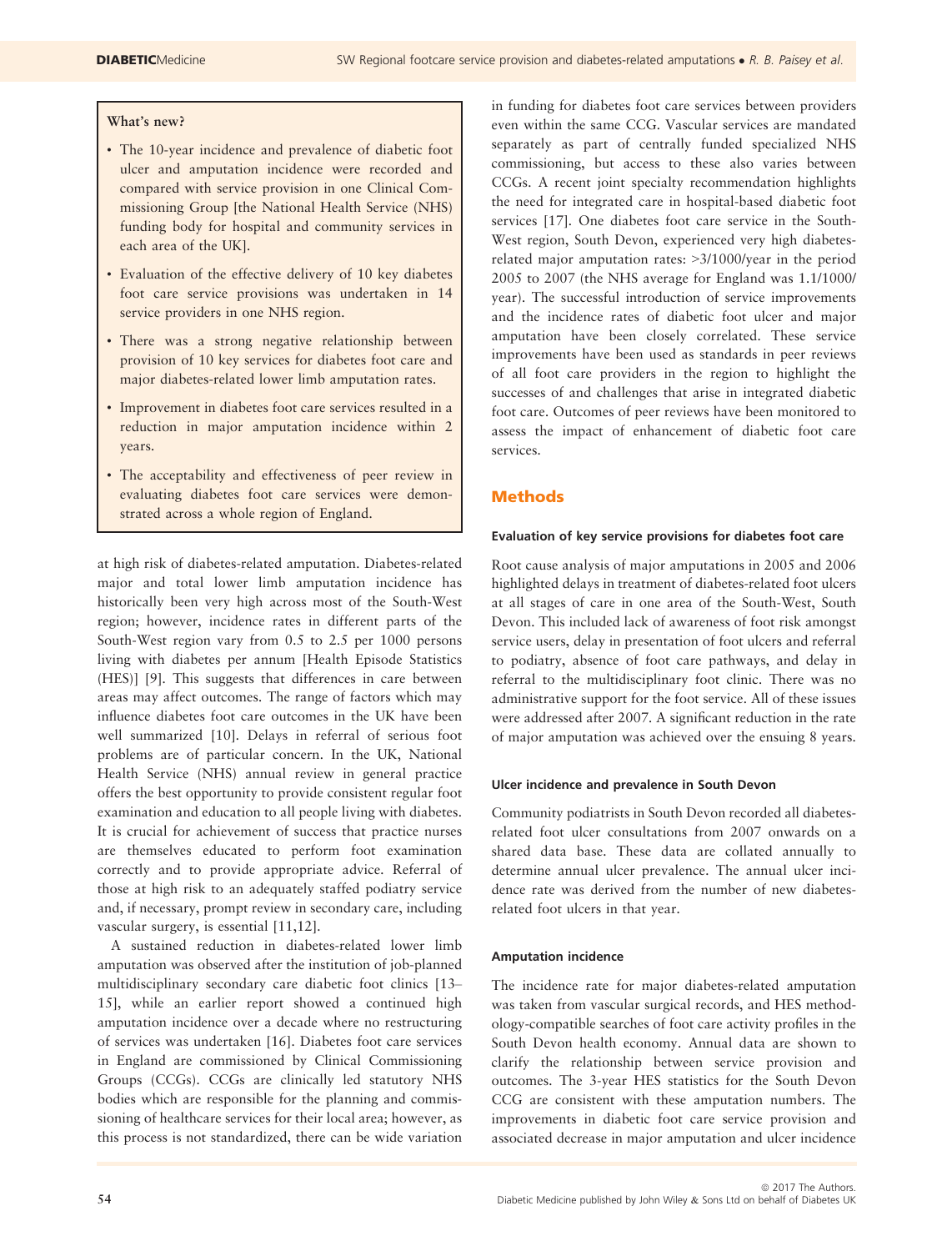

FIGURE 1 Diabetes-related foot ulcer prevalence and incidence, and major amputation incidence in the period 2005 to 2015 in South Devon as improved key services were introduced. Columns show service provision. Reduction in amputation over time,  $P=0.0115$ , z value= -2.526, residual deviance = 3.4 using a Poisson regression of log-transformed number of major amputations with a right-side offset of patient population by year using statistical software 'R'.

rates from 2007 are shown in Fig. 1. A reduction in the incidence of amputation over time  $(P=0.0115, z$  value= –2.526, residual deviance=3.4), was calculated in a Poisson regression of log-transformed number of major amputations with a right side offset of patient population by year using statistical software 'R'. The recommended service provisions and criteria used to score their effective delivery are shown in Table 1.

#### Peer review of the entire South-West region

Peer review of the entire South-West region was undertaken using the 10 service provisions shown in Table 1 as standards to score each service. The region can be divided into 14 diabetes foot care service providers–health economies, which comprise a district general hospital, a community podiatry service and linked general practices. Peer reviews assessed diabetes foot care service provision by each of these diabetes foot care service providers in 2013 and the review process was repeated in 2015.

These data were then correlated with major diabetesrelated amputation incidence rates for the periods 2009– 2012 and 2012–2015. The 2015 service provision was also correlated with major amputation incidence in the calendar year 2015 only. Major amputation incidence was taken from HES (major amputation statistics in England are extracted by the Yorkshire and Humber Public Health Observatory from payment for hospital episode statistics using coding formulae: X093: amputation of leg above knee; X094: amputation of leg through knee; X095: amputation of leg below knee; X098: other specified amputation of leg; X099: unspecified

amputation of leg). In the New Devon and Bristol CCGs, HES data do not distinguish outcomes from separate service providers within these CCGs. Major amputation incidence rates were calculated separately for those provider areas (North Devon, West Devon, East Devon, North Bristol Hospital Trust and United Bristol Hospital). For these service providers, major amputation incidence rates were measured using methods commensurate with HES data acquisition by CCG<sub>S</sub>.

The podiatry services, CCGs and District General Hospitals participating in the reviews are listed in Appendix S2.

#### Format of peer reviews

#### Initial reviews

The initial reviews in 2013 were conducted by two diabetologists, two lead podiatrists and an NHS England quality improvement lead. Amputation incidence, hospital and podiatry staffing levels, care and referral pathways were all available to the peer review team in advance. Hospital foot clinic facilities were assessed and staff interviewed. The service was also discussed with diabetes foot clinic attendees, the community podiatry service provider, the CCG general practice diabetes lead and orthotist. Evidence of care plans were sought in the hospital notes of foot clinic attendees. Recommendations for consolidation and enhancement of services were made within 2 weeks of the peer review visit.

#### Repeat reviews

As in 2013, in advance of the 2015 peer reviews, all service providers were asked to make available preliminary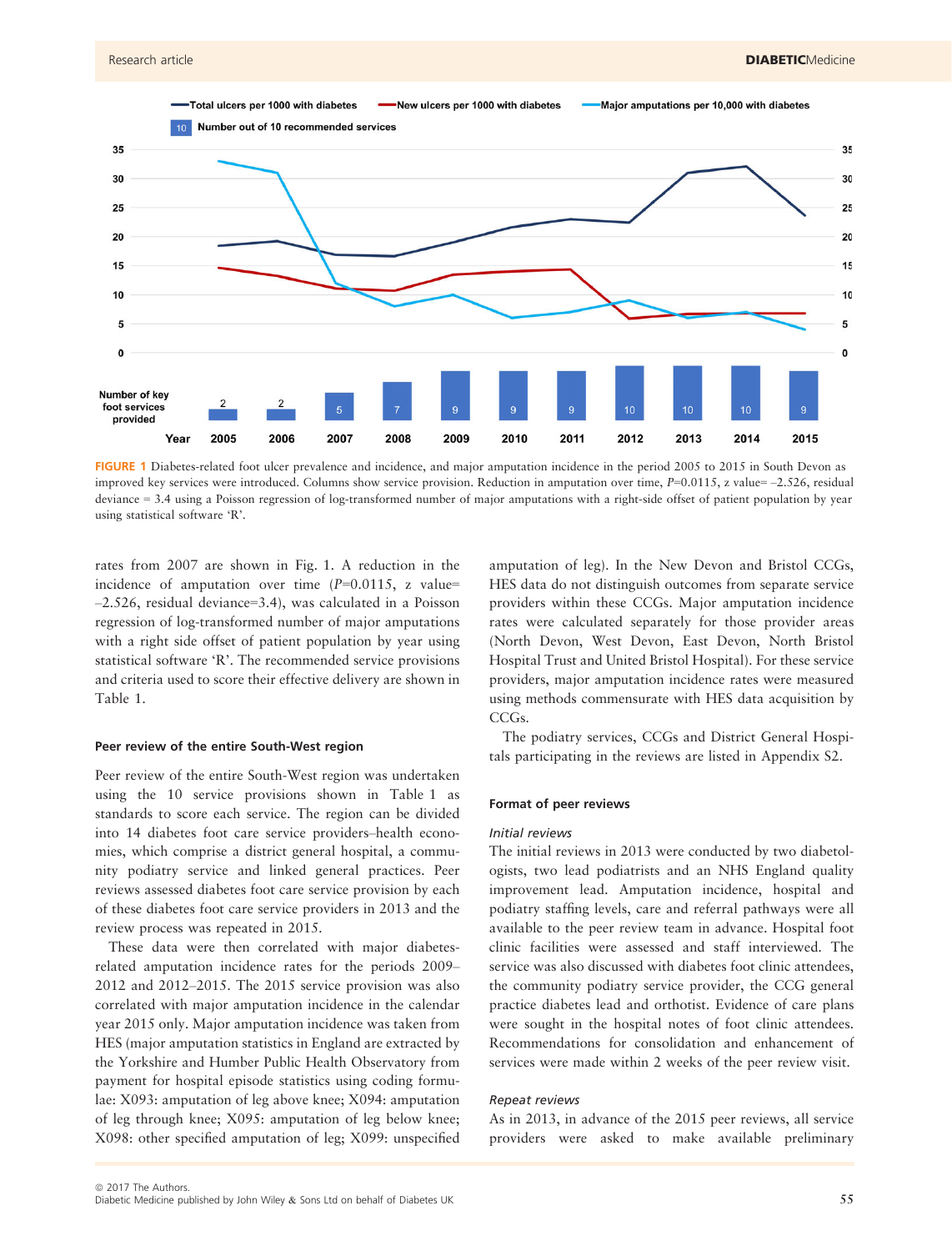Table 1 Service provisions associated with improvement in diabetes-related major amputation incidence, and criteria used to score effective delivery by peer-reviewed service providers

| Commissioning recommendations key for<br>effective diabetic foot care services | Criteria for adequacy of services                                                                                       |
|--------------------------------------------------------------------------------|-------------------------------------------------------------------------------------------------------------------------|
| Patient education at annual review                                             | Confirmation by general practice lead and patients at interview                                                         |
| Regular community healthcare professional education                            | Confirmation by general practice and podiatry leads and<br>evidence of education programme                              |
| Adequate podiatry community staffing with rotation<br>in to MDFT               | Comparison of service with Society for Podiatry guidelines<br>and confirmation by podiatrists                           |
| Job planned MDFT weekly                                                        | Evidence from clinic records and MDFT members                                                                           |
| Administrative support                                                         | Interview with A&C staff, Podiatry and MDFT leads                                                                       |
| Pathways and communication of plan of care to patient                          | Confirmation by patients at interview, documentation in notes,<br>and examples of summary sheet of patient care pathway |
| Identification of diabetic in-patients and their foot checks                   | Evidence of Information technology used to identify patients<br>and protocol for foot assessment                        |
| Orthotist an integral part of MDFT                                             | Review of MDFT clinic                                                                                                   |
| Urgent vascular opinion available to foot clinic staff                         | Review of MDFT clinic                                                                                                   |
| Ulcer database and root cause analysis of all amputations                      | Review of results of data base and analyses.                                                                            |

A&C staff, administrative and clerical staff; MDFT, multidisciplinary diabetic foot team

information on total population, the number of people aged >17 years registered with diabetes, podiatry providers and staffing levels. Each review panel included two diabetologists, two lead podiatrists, a vascular surgeon, an NHS quality improvement lead and an orthopaedic/podiatric surgeon. Reviewing clinicians were not directly involved in the services that they reviewed. The second review process also included 10 formal patient record reviews and four structured patient interviews at each visit. Contacts made in the peer reviews are shown in Table 2.

#### Timetable of review visit

The review visit included the following:

- a 1-h initial discussion with all reviewers and service providers, including completion of a checklist to verify which diabetes foot care services were provided in the area;
- in-depth recorded interviews of four current multidisciplinary foot clinic attendees which were identified by convenience sampling and for which consent was obtained before the review day (recordings were destroyed after transcription and data anonymized);
- a review of 10 randomly selected sets of multidisciplinary foot clinic and podiatry user records;
- separate discussions with general practitioners, CCG diabetes leads, community and hospital podiatrists, multidisciplinary team physicians, surgeons and orthotists;
- a feed-back session at the end of the day;
- a report format which reflected the status of 10 key services provisions in the area;
- recommendations for consolidation of good practice and future improvements;

 a standardized formal report with recommendations, which was sent to Trust Chief Executives, CCG Chairs and providers within 21 days of each visit.

#### **Statistics**

Major (above-ankle) lower extremity amputation rates (HES) were analysed using the 10-year data from the South Devon provider service, and for correlations with service provision across the region. A general linear model, including log number of people with diabetes, was used to test significance of change in amputation incidence with time using programme 'R'. The CIs for 3-year major amputation incidence in each service provider area in 2009–2012 and 2012–2015 were taken from HES reports and HES methodology-compatible searches of foot care activity profiles for individual service providers in the New Devon and Bristol CCGs. The CIs for 1-year (2015) major amputation incidences were calculated from the combined variances of numbers of people with diabetes in each provider area and amputation numbers in each area. The relationship between amputation incidence and service provision was tested by least squares mean regression.

#### Results

Figure 2 summarizes the audit of case records and results of structured interviews.

Table 3 shows the foot care service provisions in place before 2013 and in 2015 among the 14 service providers.

The incidence of major amputation in the period 2009– 2012 across the region was significantly negatively correlated with the number of key foot care service provisions available out of the 10 provisions in place at the 2013 peer reviews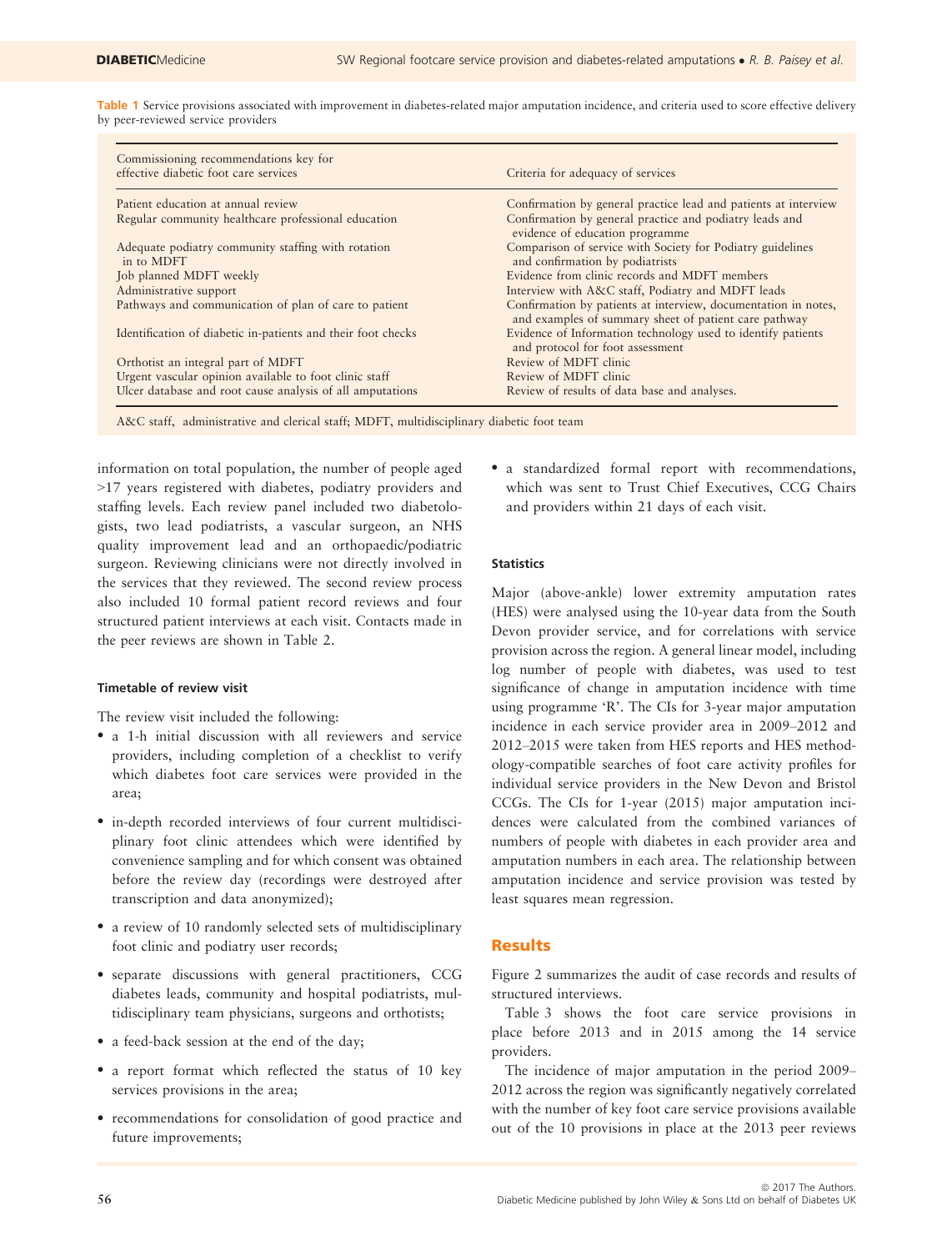Table 2 Contacts made and staff in attendance at diabetic foot service peer reviews in 2015

| Provider service     |          |               | 3                       | $\overline{4}$ | 5              | 6              | 7  | 8              | 9              | 10             | 11             | 12        | 13             | 14            | Total |
|----------------------|----------|---------------|-------------------------|----------------|----------------|----------------|----|----------------|----------------|----------------|----------------|-----------|----------------|---------------|-------|
| Amputee interviews   |          | 4             | 4                       | 3              | 6              | 5              | 3  | 3              | $\overline{2}$ | $\overline{4}$ | $\overline{4}$ | 3         | $\overline{4}$ | 3             | 50    |
| Notes reviews        | 6        | 6             | 10                      | 6              | 12             |                | 10 |                | 10             | 10             | 10             | 3         | 10             | 10            | 122   |
| Practice leads       |          |               |                         |                |                |                |    |                |                |                |                |           |                |               | 15    |
| CCG diabetes leads   |          |               |                         |                |                | 3              |    |                |                |                |                |           |                |               | 19    |
| Community podiatry   |          |               |                         |                |                |                |    |                |                |                |                |           |                |               | 19    |
| Hospital podiatry    |          |               | $\gamma$                | $\overline{2}$ |                |                |    |                |                |                |                | $\bigcap$ |                |               | 22    |
| Orthotists           |          |               |                         |                |                |                |    |                |                |                |                |           | $\Omega$       |               | 11    |
| Diabetes specialists |          | 3             |                         | $\overline{2}$ |                |                |    |                |                |                |                |           |                | $\mathcal{D}$ | 21    |
| Vascular surgeons    |          |               |                         |                |                |                |    |                |                |                |                |           |                | $\mathcal{L}$ | 19    |
| Orthopaedic surgeons |          |               |                         | $\Omega$       |                |                |    | $\overline{0}$ |                |                |                |           |                |               | 11    |
| A&C support          | $\Omega$ |               |                         | $\mathbf{0}$   | $\mathbf{0}$   |                |    | $\mathbf{0}$   |                | $\Omega$       |                |           |                |               | 8     |
| Hospital management  |          | $\mathcal{D}$ | $\overline{\mathbf{3}}$ | 3              | $\overline{4}$ | $\overline{4}$ | 2  | $\overline{2}$ | 3              | $\mathfrak{D}$ | $\mathcal{D}$  |           | 3              |               | 34    |

A&C support, administrative and clerical support; CCG, Clinical Commissioning Group.

**Case record audit of diabetes-related foot problems in 12 months prior to review: 122 case records**

- mean age  $66.7 \pm 11.5$  years
- 24 women
- 30 with Type 1 diabetes
- 45 with documented vascular component to foot problem

#### **Ulcer/Amputations**

- 21 major amputations
- 23 minor amputations
- 14 healed
- 64 required continued ulcer care

#### **Communication**

- 60 community podiatry notes available
- 20 hospital records contained fully detailed summary data sheets
- 38 contained evidence of sharing case summary and care plan with all stakeholders including the service user

### **In-depth interviews of current service users: 50 interviews of service users**

- mean age  $65.7 \pm 9.8$  years
- 14 women
- 12 with type 1 diabetes
- 31 with diagnosed vascular component to foot problem

#### **Reported delays**

- five delayed self-referral for foot ulcer
- 14 delayed referral to podiatry
- seven delayed transfer to foot team
- three waited  $>3$  months for orthoses

#### **Education**

• 27 could not recall receiving diabetes foot risk education

#### **Communication**

- 24 had not been given a written summary of diagnosis and care plan
- 16 reported poor communication between healthcare professionals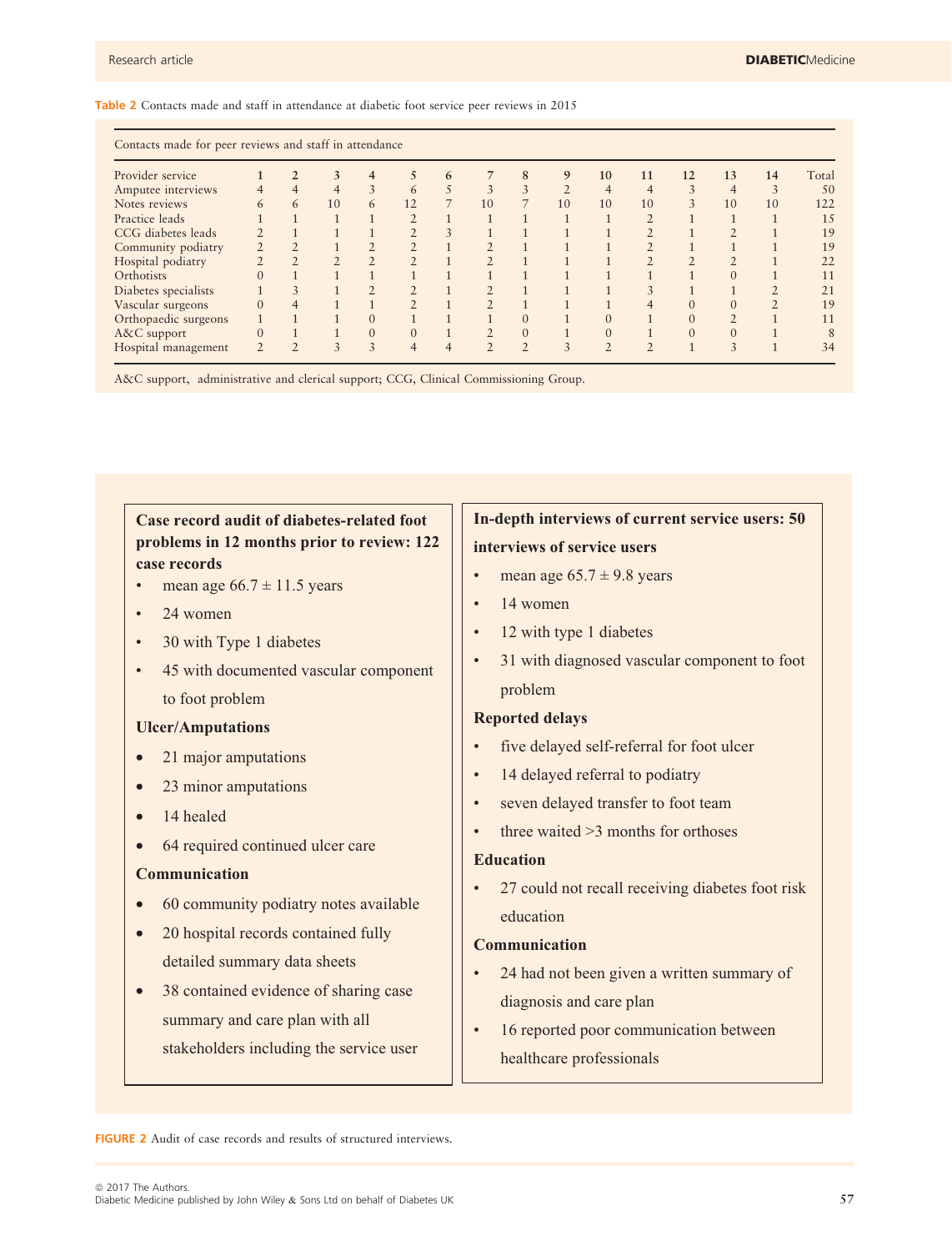Table 3 Diabetes foot care service provision assessed in each provider service area 2013 and 2015

| Commissioning<br>recommendations key<br>for effective diabetic<br>footcare services |     |            | 2013/2015 in each cell | Diabetes foot care service provision in each provider service area in 2013 and in 2015 noted as |     |                |            |     |     |            |            |     |     |     | Providers<br>with each<br>service |
|-------------------------------------------------------------------------------------|-----|------------|------------------------|-------------------------------------------------------------------------------------------------|-----|----------------|------------|-----|-----|------------|------------|-----|-----|-----|-----------------------------------|
| Service provider code                                                               | 3   | 5          | 9                      | $\overline{2}$                                                                                  | 14  | $\overline{7}$ | 13         | 4   | 10  | 12         | 6          | 8   | 11  | 1   | 2013/2015                         |
| Patient education at<br>annual review                                               | Y/Y | Y/Y        | <b>Y/Y</b>             | Y/Y                                                                                             | Y/Y | Y/Y            | N/Y        | Y/Y | N/N | N/Y        | <b>Y/Y</b> | Y/Y | N/Y | N/Y | 9/13                              |
| Regular community<br>healthcare professional<br>education                           | Y/Y | Y/Y        | N/Y                    | N/N                                                                                             | N/N | N/Y            | N/Y        | N/Y | N/N | N/Y        | N/N        | N/N | N/Y | N/N | 2/8                               |
| Adequate podiatry<br>numbers, skill mix with<br>rotation into MDFT                  | Y/Y | N/Y        | N/N                    | N/Y                                                                                             | Y/Y | N/Y            | Y/N        | Y/N | N/N | N/Y        | N/N        | N/N | N/Y | N/N | 4/7                               |
| Job planned MDFT<br>weekly                                                          | Y/Y | Y/Y        | Y/Y                    | Y/Y                                                                                             | Y/Y | Y/Y            | Y/Y        | N/Y | Y/Y | Y/N        | N/Y        | N/N | N/Y | N/N | 9/11                              |
| Administrative support                                                              | Y/Y | Y/Y        | Y/Y                    | Y/Y                                                                                             | Y/N | Y/Y            | N/Y        | YN  | N/N | N/Y        | N/N        | N/N | Y/Y | N/N | 8/8                               |
| Pathways and<br>communication of plan<br>of care to patient                         | Y/Y | Y/Y        | Y/N                    | N/Y                                                                                             | Y/Y | Y/Y            | N/N        | N/Y | Y/Y | <b>Y/Y</b> | N/Y        | N/N | N/Y | N/N | 7/10                              |
| Identification of diabetic<br>in-patients and their foot<br>checks                  | N/N | <b>N/N</b> | N/N                    | N/Y                                                                                             | N/N | N/Y            | Y/Y        | N/N | N/Y | N/Y        | N/N        | N/N | N/N | N/N | 1/5                               |
| Orthotist an integral part<br>of MDFT                                               | N/N | Y/Y        | Y/Y                    | Y/Y                                                                                             | N/N | N/N            | Y/Y        | Y/Y | Y/Y | Y/Y        | Y/Y        | N/N | Y/Y | Y/Y | 10/10                             |
| Urgent vascular opinion<br>available to foot clinic<br>staff                        | Y/Y | Y/Y        | Y/Y                    | Y/Y                                                                                             | Y/Y | Y/Y            | <b>Y/Y</b> | Y/Y | Y/Y | <b>Y/Y</b> | Y/Y        | Y/Y | N/Y | Y/Y | 13/14                             |
| Ulcer database and root<br>cause analysis of all<br>amputations                     | Y/Y | N/N        | <b>Y/Y</b>             | Y/Y                                                                                             | Y/Y | N/Y            | N/Y        | N/N | Y/N | N/Y        | N/N        | N/N | N/Y | N/N | 5/8                               |
| Number of services<br>available in each area                                        | 8/8 | 7/8        | 7/7                    | 6/9                                                                                             | 7/6 | 5/9            | 5/8        | 5/6 | 5/5 | 4/9        | 3/5        | 2/2 | 2/9 | 2/3 |                                   |

MDFT, multidisciplinary diabetic foot team; N, not present; Y, verified as present.



FIGURE 3 Relationship between major diabetes related lower limb amputation incidence in the period 2009 to 2012 and diabetes foot care service provision in 2013. Amputation incidence and CIs were taken from Hospital Episodes Statistics data. Diabetes foot care service provision rated out of 10 at peer reviews.  $P = 0.0024$ , adjusted  $R^2 = 0.51$ , F-statistic=14.6.

 $[P=0.0024,$  adjusted  $R^2 = 0.51$ , F-statistic=14.6 (Fig. 3)]. This association was maintained when major amputation incidence in the period 2012 to 2015 was correlated with service provision in 2015 [ $P=0.0012$ ,  $R^2 = 0.56$ , F-statistic = 17.16 (Fig. 4)]. As some provider services had made improvements in service provision only after 2014, a further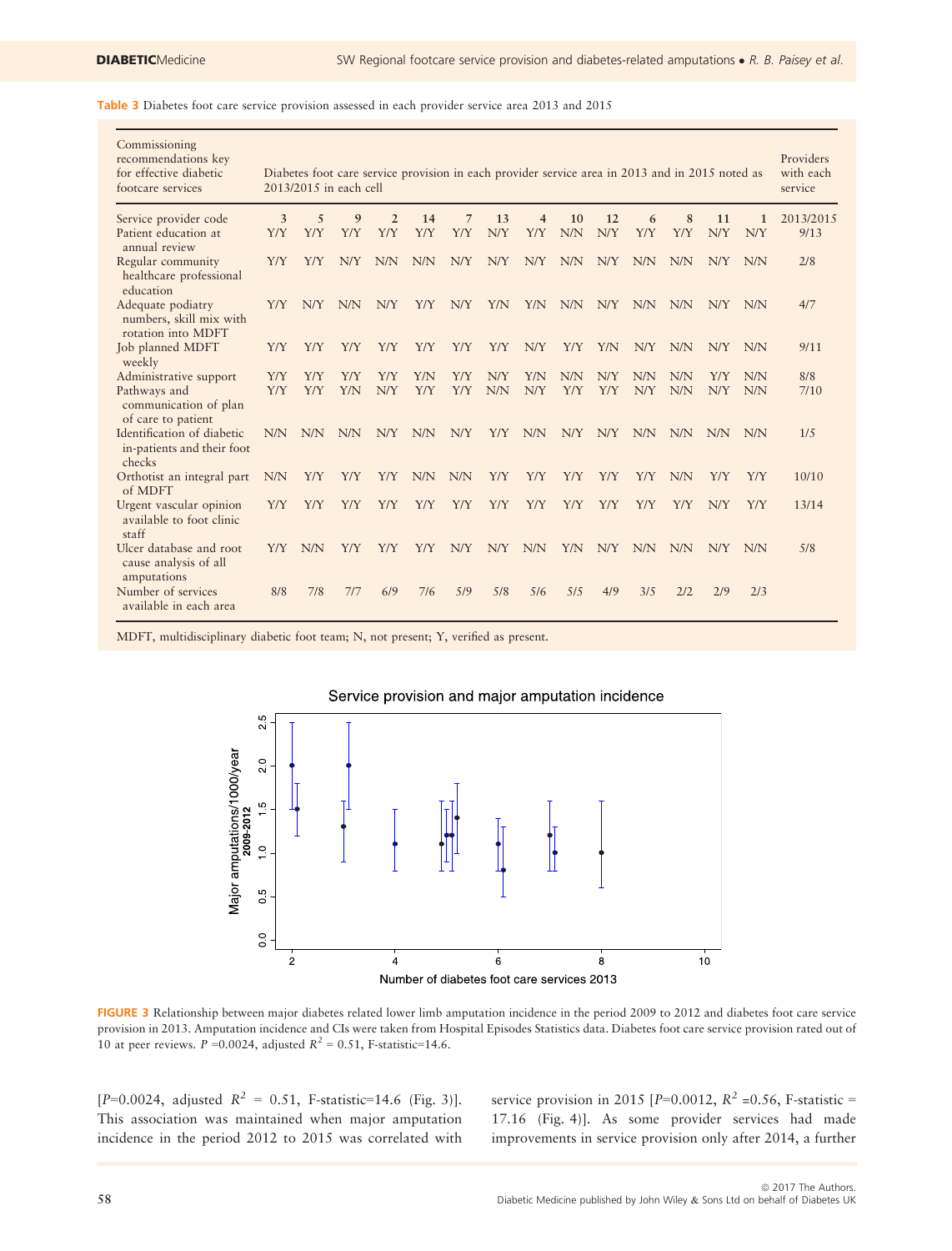



FIGURE 4 Relationship between major diabetes-related lower limb amputation incidence in the period 2012 to 2015 and diabetes foot care service provision in 2015. Amputation incidence and CIs were taken from Hospital Episodes Statistics data. Diabetes foot care service provision rated out of 10 at peer reviews.  $P = 0.0012$ , adjusted  $R^2 = 0.56$ , F-statistic=17.2.



Service provision and major amputation incidence

FIGURE 5 Relationship between major diabetes-related lower limb amputation incidence in 2015 and diabetes foot care service provision in 2015. Amputation incidences were taken from Hospital Episodes Statistics data and CIs were calculated from amputation numbers and diabetic populations in 2015. Diabetes foot care service provision rated out of 10 at peer reviews.  $P = 0.0005$ ,  $R^2 = 0.62$ , F statistic 22.1.

correlation was made between major amputation incidence in 2015 only and service provision in 2015. A significant negative association was still observed [P≤0.0005, adjusted  $R^2$ =0.62, F-statistic=22.1 (Fig. 5)]. Table 4 provides a traffic light colour-coded summary of service provision and major amputation rates by service provider.

#### **Discussion**

The diabetes foot care peer reviews reported in the present study relied on full collaboration of teams across the South-West region, bringing together a diverse group of 100 clinicians from multiple providers, all seeking to improve clinical outcomes for people with diabetes and diabetic foot disease. Scoring of the adequacy of diabetes foot care in each provider area was based on those services introduced from 2008 in South Devon. The introduction of the 10 key services shown in Table 1 was accompanied by a sustained reduction in major diabetes-related amputation incidence. There was also a trend towards a reduction in diabetic foot ulcer incidence in the South Devon CCG. The foot ulcer prevalence of 24/1000 is consistent with other UK figures [18]. Future reductions in diabetes-related foot ulcer incidence in successful service provider areas would indicate that the service provisions recommended were effective in ulcer prevention as well as in reduction in major amputation incidence.

The strong correlation between service provision and major amputation incidence was validated in the first peer review and confirmed in the second.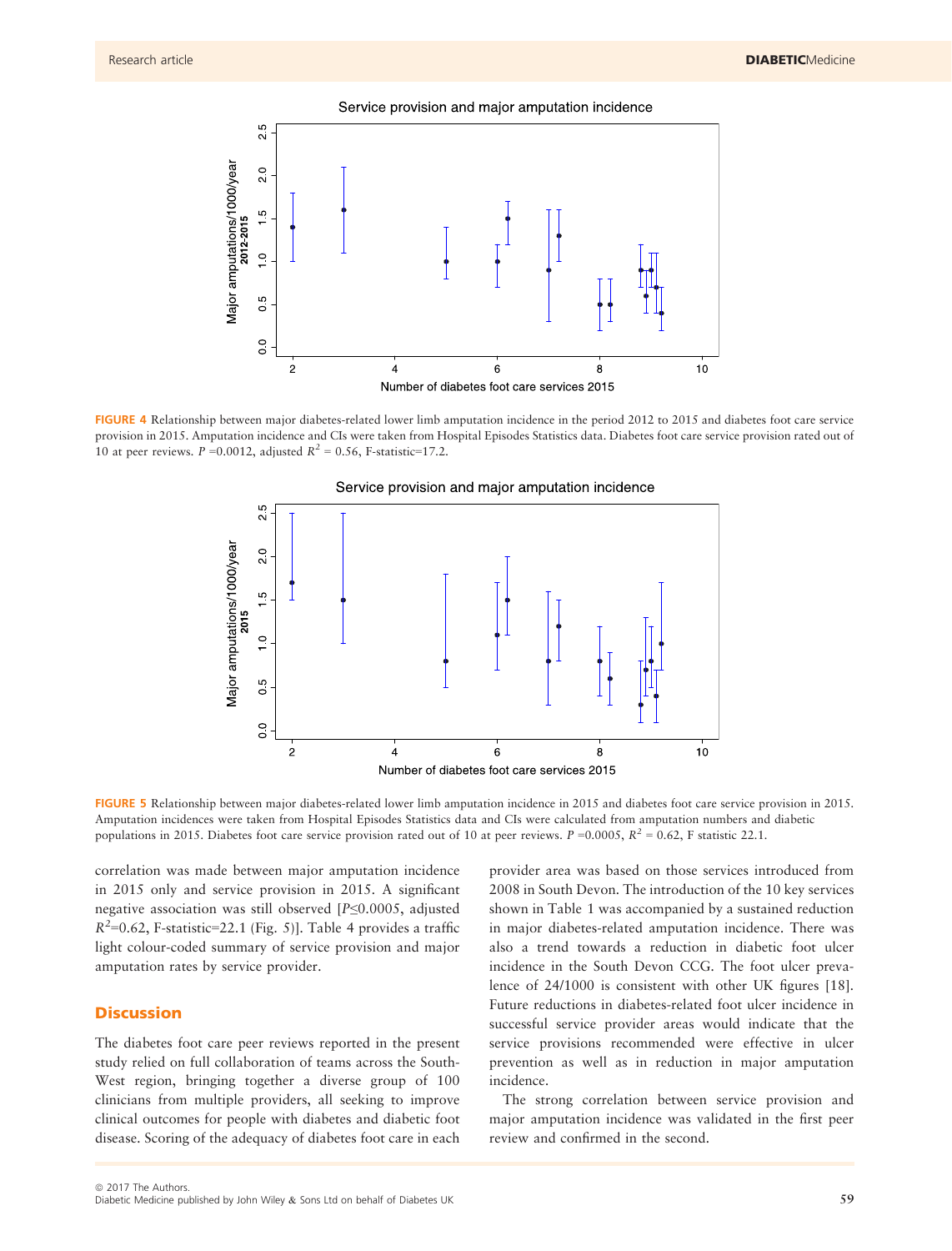Table 4 Diabetes foot care service provision in 2013 and 2015 and major diabetes-related lower limb amputation incidence 2009/2012, 2012/2015, and calendar year 2015

| Service<br>provider<br>code | Number of key<br>services provided in<br>2013 | Major amputations/<br>1000/year (CI) 2009/<br>2012 | Number of key<br>services provided in<br>2015 | Major amputations/<br>1000/year (CI) 2012/<br>2015 | Major amputations/<br>1000/year (CI) 2015<br>only |
|-----------------------------|-----------------------------------------------|----------------------------------------------------|-----------------------------------------------|----------------------------------------------------|---------------------------------------------------|
| 3                           |                                               | 1(0.6:1.6)                                         | 8                                             | 0.5(0.2:0.8)                                       | 0.8(0.4:1.2)                                      |
| 5                           |                                               | 1(0.8:1.3)                                         | 8                                             | 0.9(0.7:1.1)                                       | 0.5(0.5:1.2)                                      |
| 9                           |                                               | 1.2(0.8:1.6)                                       |                                               | 0.9(0.3:1.6)                                       | 1.3(0.3:1.6)                                      |
|                             |                                               | 0.8(0.5:1.2)                                       | 9                                             | 0.4(0.2:0.7)                                       | 1.0(0.7:1.7)                                      |
| 14                          |                                               | 1.1(0.8:1.4)                                       | 6                                             | 1(0.7:1.2)                                         | 1.0(0.7:1.6)                                      |
|                             |                                               | 1.4(1.0:1.8)                                       | 9                                             | 0.7(0.4:1.1)                                       | 0.4(0.1:0.7)                                      |
| 13                          |                                               | 1.2(0.8:1.6)                                       | 8                                             | 0.5(0.3:0.8)                                       | 0.6(0.3:0.9)                                      |
| $\overline{4}$              |                                               | 1.2(0.9:1.5)                                       | 6                                             | 1.5(1.2:1.7)                                       | 0.9(1.1:2)                                        |
| 10                          |                                               | 1.1(0.8:1.6)                                       |                                               | 1(0.8:1.4)                                         | 0.8(0.5:1.8)                                      |
| 12                          |                                               | 1.1(0.8:1.5)                                       | 9                                             | 0.6(0.4:0.9)                                       | 0.7(0.4:1.3)                                      |
| 6                           |                                               | 2(1.5:2.5)                                         |                                               | 1.3(1.0:1.6)                                       | 1.2(0.8:1.5)                                      |
| 8                           |                                               | 1.3(0.9:1.6)                                       |                                               | 1.4(1.0:1.8)                                       | 1.7(1.5:2.5)                                      |
| 11                          |                                               | 1.5(1.2:1.8)                                       | 9                                             | 0.9(0.7:1.2)                                       | 0.3(0.1:0.8)                                      |
|                             |                                               | 2(1.5:2.5)                                         |                                               | 1.6(1.1:2.1)                                       | 1.5(1.2:2.5)                                      |
| NHS England                 |                                               | 0.9(0.8:1.0)                                       |                                               | 0.8(0.7:0.9)                                       |                                                   |

NHS, National Health Service.

Colour code for service provision: green: ≥7, amber: 6, red: ≤5. Colour code for amputation incidence: green=consistent with national average, amber=non-significantly above national average, red=significantly above national average.

A reduction in major amputation incidence has occurred within 2 years of improvement in diabetic foot care service provision in seven provider services. In two provider areas only two and three of the 10 recommended diabetes foot services, respectively, have been sustained, and this has been accompanied by a continued high incidence of major amputation.

The recent economic analysis of the cost of diabetic foot ulcers in England has estimated the cost of treatment of diabetic foot ulcers in the community to be £0.97–1.1 m per annum in England. Ulcer severity measured by SINBAD score (severity of ulcer by depth, infection, size, ischaemia, neuropathy and site)affects the cost of treatment. Total annual cost for diabetic foot ulcers with SINBAD score ≤2 is £126–157m, compared to £503–629m where SINBAD score if ≥3 [19]. This underlines the need for integration of all diabetes foot care services in order to reduce the incidence and severity of foot ulceration as well as prevent avoidable amputations. This report also confirms the major cost savings that result from reductions in diabetes-related major lower limb amputation. The cost of major amputation averaged per person living with diabetes reduced from £22.1 to £4.5 per annum when major amputation incidence reduced from 1.1 to 0.6/1000 in South Devon. Some of the shortfalls in diabetic foot care services in the South-West region are readily remedied without additional costs. In particular, referral pathways, job planning, coordination via effective pathways, better commissioning of orthotics and rotation of community podiatrists into the multidisciplinary diabetes foot team. Training of practice staff in diabetic foot examination and care can be carried out free online [20–22]. Commissioning of podiatry services may incur significant costs to meet the need for review of high-risk individuals, but this expenditure is offset by the reduction in costs associated with amputations [19]. The provision of vascular services for diabetes-related foot disease associated with ischaemia has become focused in arterial centres. Seven-day-per-week availability of emergency care for critically ischaemic diabetic foot problems can be offered by an arterial centre for more than one provider area (district general hospital, community podiatry and associated general practices). The vascular surgical staff at the arterial hub can also support non-arterial centre multidisciplinary foot clinics [23].

The peer reviews reported in the present study have shown that the introduction of a range of key foot care services can reduce the incidence of major diabetes-related lower limb amputation. As has been seen with stroke, cardiovascular and cancer services, administrative support is essential to record and analyse performance [24]. The very wide variation in diabetic foot care services among providers in the South-West region demonstrates the need for commissioning guidelines.

A strength of the present study was the inclusion of all those involved with the care of those living with diabetes and diabetic foot-related problems. Contemporary data were used to match service provision against major amputation incidence. A potential weakness of the study is that 95% of the population of the region was white British. It is possible that our findings may not apply to areas where the population with diabetes is predominantly South Asian or Afro Caribbean. The robustness and reproducibility of the data used in the present report are important if they are to be used to guide diabetes foot care commissioning. The independent variable in our analyses was quality of service provision scored out of 10. We accepted adequacy of each particular service provision if case notes, service user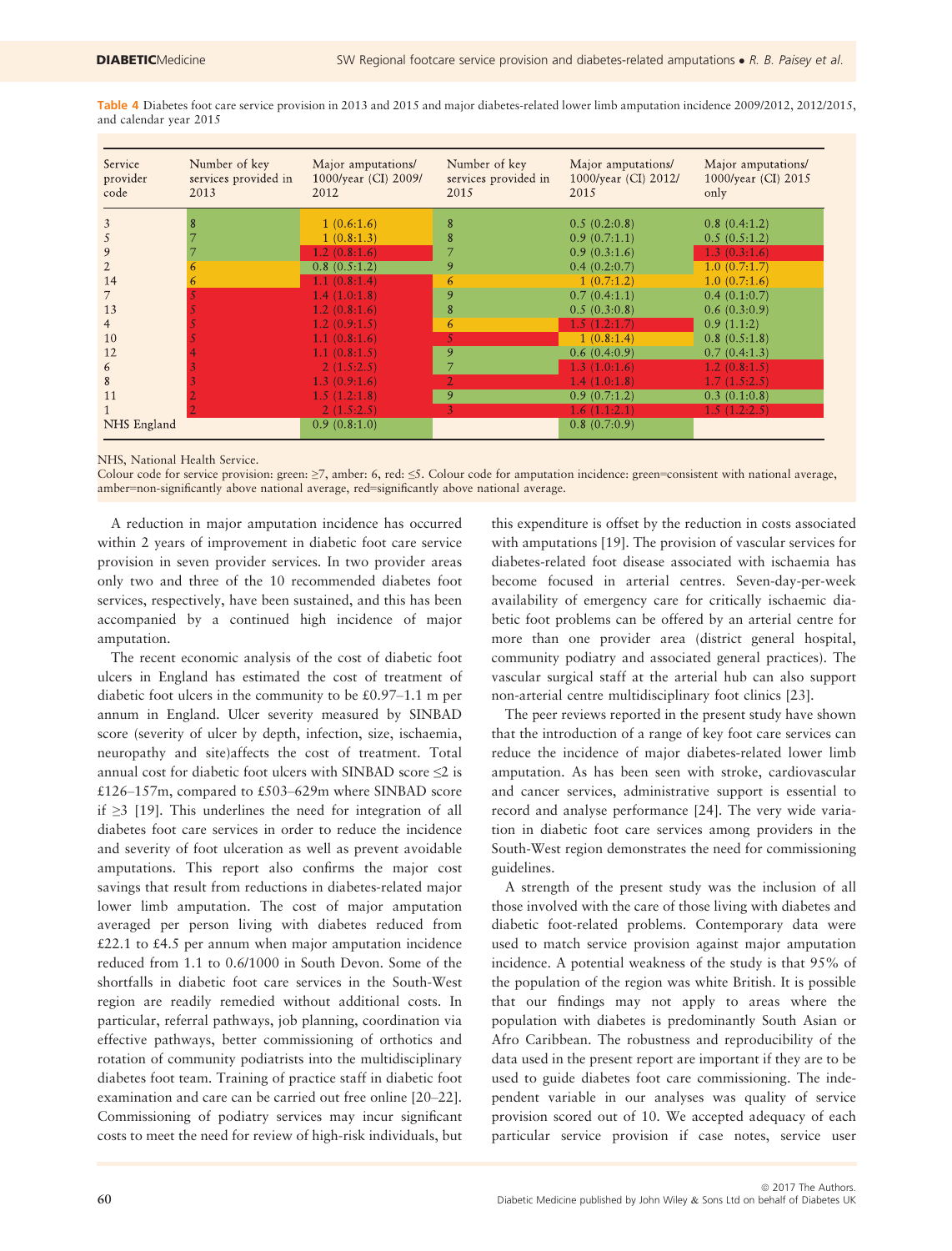feedback, and reviewee's evidence confirmed its effective delivery. These criteria are outlined in Table 1. All the reviewers collaborated in writing peer review recommendations including the decision to accept or not the effectiveness of services. In the case of administrative support there should be dedicated administrative and clerical staff to support community and hospital clinicians and coordinate care. The podiatry service should be fully staffed with an appropriate skill mix for the population living with diabetes. A NICE compliant multidisciplinary diabetic foot clinic should take place weekly, be job planned and have no waiting list for urgent referrals. Pathways should be widely known, accessible and easy to use with reliable response from an administrator via the telephone numbers cited in the document. It is not possible for us to quantify the contribution of each separate service provision to reduction in major amputation incidence; however, the provision of a multidisciplinary foot clinic with less than five of the other key services was not sufficient to reduce high major amputation incidence. The quality of service score out of 10 was reflected in each case by the recommendations made to commissioners at each peer review. The dependent variable was incidence of major diabetes-related lower limb amputation. Amputation incidence in each service provider area was calculated using the number of people living with diabetes according to general practice records as the denominator. This figure may be an underestimate of true prevalence of diabetes, but did not show unexpectedly large variation in the South-West region during this study.

The National Diabetes Foot Audit, commenced in 2015, is a key step in focusing on causative factors which have led to potentially avoidable diabetes-related lower limb amputation [25]. Participation in this audit is an essential part of an adequately commissioned service. This can be developed further by root cause analysis of diabetes-related lower limb amputations [26]. The protocol of peer review presented in this work may well be applicable to other clinical services. Clinically led peer reviews have previously proved effective in improving stroke services [27].

In conclusion, peer reviews of diabetic foot services in the South-West region have shown a powerful negative correlation between major amputation incidence and service provision. Based on these findings we strongly recommend robust commissioning to provide and coordinate 10 key service provisions for diabetic foot care in all CCGs.

#### Funding sources

This study was supported by the South-West Regional Cardiovascular Disease Network. Clinical reviewers gave their time free of charge.

#### Competing interests

None declared.

#### Acknowledgements

We would like to thank service users and staff of the South-West region of England for their help. The HES data team, Shane Coe, Paul Noonan (New Devon CCG), Neil Greening (Kernow CCG), Julia Thomas (Musgrove Park Hospital), Denise Walker (South Devon Healthcare) and Asha Sahni (Bristol Vascular Centre) provided amputation data. Thanks also to Rosamund Paisey for preparation of the manuscript, Christopher Paisey and Paul Hewson for statistical advice and Melvin Cowie for graphic design. The Torbay and South Devon foot service is led by Ruth Gornall, Robert McCarthy, Ian Jakin, James Davis and Gill Spyer.

#### References

- 1 Young MJ, Boulton AJ, MacLeod AF, Williams DR, Sonksen PH. A multicentre study of the prevalence of diabetic peripheral neuropathy in the United Kingdom hospital clinic population. Diabetologia 1993; 36: 150–154.
- 2 Kästenbauer T, Irsigler P, Sauseng S, Grimm A, Prager R. The prevalence of symptoms of sensorimotor and autonomic neuropathy in Type 1 and Type 2 diabetic subjects. J Diabetes Complications 2004; 18: 27–31.
- 3 Abbott CA, Malik RA, van Ross ERE, Kulkarni J, Boulton AJM. Prevalence and characteristics of painful diabetic neuropathy in a large community-based diabetic population in the U.K. Diabetes Care 2011; 34: 2220–2224.
- 4 Jude EB, Oyibo SO, Chalmers N, Boulton AJ. Peripheral arterial disease in diabetic and nondiabetic patients: a comparison of severity and outcome. Diabetes Care 2001; 24: 1433–1437.
- 5 Brownrigg JRW, Apelqvist J, Bakker K, Schaper NC, Hinchliffe RJ. Evidence-based Management of PAD & the Diabetic Foot. Eur J Vasc Endovasc Surg 2013; 45: 673–681.
- 6 Kumar S, Ashe HA, Parnell LN, Fernando DJ, Tsigos C, Young RJ et al. The prevalence of foot ulceration and its correlates in type 2 diabetic patients: a population-based study. Diabet Med 1994; 11: 480–484.
- 7 Holman N, Young RJ, Jeffcoate WJ. Variation in the recorded incidence of amputation of the lower limb in England. Diabetologia 2012; 55: 1919–1925.
- 8 Ince P, Kendrick D, Game F, Jeffcoate W. The association between baseline characteristics and the outcome of foot lesions in a UK population with diabetes. Diabet Med 2007; 24: 977–981.
- 9 Yorkshire and Humber Public Health Observatory YHPHO. Diabetes footcare activity profiles. Diabetes Health Intelligence, 2016. Available at [https//www.gov.uk/guidance/phe.](https//www.gov.uk/guidance/phe) Last accessed 23 September 2017.
- 10 Jeffcoate WJ, van Houtum WH. Amputation as a marker of the quality of foot care in diabetes. Diabetologia 2004; 47: 2051–2058.
- 11 Diabetes UK. Putting Feet First. Available at [https://www.diabetes.](https://www.diabetes.org.uk/putting-feet-first) [org.uk/putting-feet-first.](https://www.diabetes.org.uk/putting-feet-first) Last accessed 29 November 2016.
- 12 NICE Guidance and guidelines. Diabetic foot problems: prevention and management. Available at [https://www.nice.org.uk/guidance/](https://www.nice.org.uk/guidance/ng19?unlid=6612531432016777456) [ng19?unlid=6612531432016777456.](https://www.nice.org.uk/guidance/ng19?unlid=6612531432016777456) Last accessed 19 February 2017.
- 13 Holstein P, Ellitsgaard N, Olsen BB, Ellitsgaard V. Decreasing incidence of major amputations in people with diabetes. Diabetologia 2000; 43: 844–847.
- 14 Krishnan S, Nash F, Baker N, Fowler D, Rayman G. Reduction in diabetic amputations over 11 years in a defined U.K. population: benefits of multidisciplinary team work and continuous prospective audit. Diabetes Care 2008; 31: 99–101.